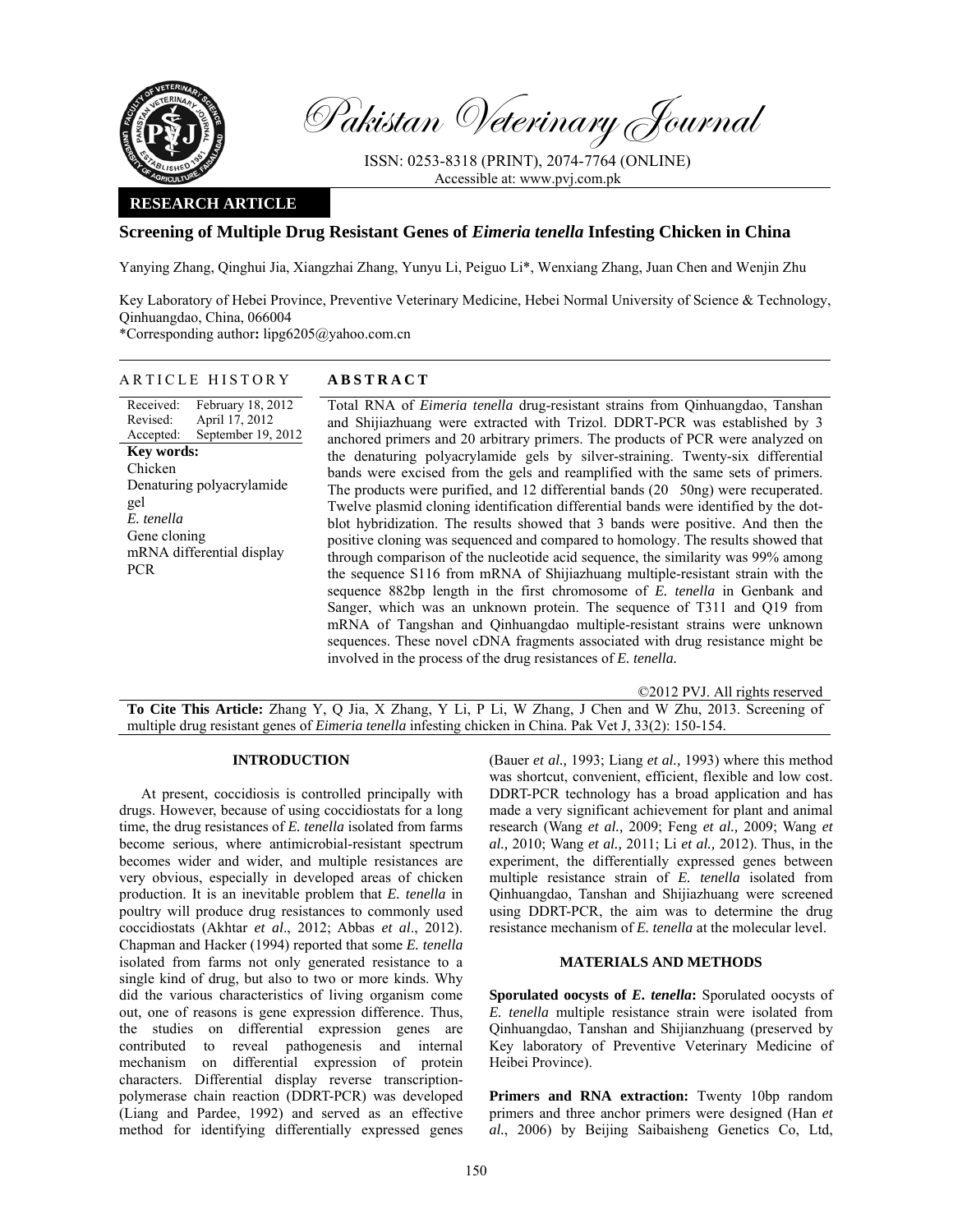China. Sporulated oocysts of *E. tenella* were purified (Han *et al.,* 2010)*.* Total RNA was extracted from sporulated oocysts, of *E. tenella* using TRIzol (Invitrogen, Foster City, California) from Qinhuangdao, Tanshan, Shijianzhuang and sensitive strain. Total RNA was treated with DNase I (Invitrogen) to remove genomic DNA contamination. The process was performed by routine methods (An *et al.,* 2006).

**Reverse transcription of mRNA and PCR:** The cDNA templates were generated by M-MLV reverse transcriptase (Invitrogen) using anchor primer. cDNA was amplificed using random primers and anchor primer by PCR. The 100 ml amplification reaction mixtures contained 20.0µl production of reverse transcription, 8.0µl (10µM) Oligod T, 8.0µl (10µM) random primers, 8.0µl (2.5mM) dNTPS, 1.2µl Taq DNA polymerase, 8.5µl 10×buffer and 46.3µl sterile water. Reactions were carried out an initial denaturation at 95°C for 5 min, followed by 2 cycles of 94°C for 30 sec, 41°C for 2 min, 72°C for 1 min and then by 38 cycles at 95°C for 30 sec, 45°C for 2 min, 72°C for 1 min; and a final extension at 72°C for 7min then held at 4 C. PCR products were run on 1% agarose gel.

 Six percent urea-polyacrylamide was put into vertical electrophoresis apparatus (DYY-III28A) for pre-running at 300V for 45min. Seven microliter (7µl) PCR products were added, and then electrophoresis at 300V for 3.5 hours. Then, the gel was set down for silver staining (Li *et al.,* 2012).

**Extraction of differential bands, reamplification by PCR** and cloning: Differential cDNA were extracted from the gels at 70°C for 30 minutes and oscillated, then was incubated overnight at -20°C. After centrifugation, cDNA was extracted and amplified by PCR again using the same protocol. The PCR products were excised from the gel and purified using the QIA quick®Gel Extraction kit (Qiagen). Purified PCR products were ligated into pGEM-T-easy vector (Promega, Madison, Wisconsin) overnight at 4°C with T4 DNA ligase. Ligations were transformed into *E. coli* DH5α and plated on LB with ampicillin, X-gal, and IPTG. Selected white colonies were grown overnight in LB with ampicillin. Plasmid DNA integrity was confirmed by PCR using universal primers of PMD<sup>TM</sup>18-T Vector and DNA sequencing.

**Northern Blot and sequence analysis:** The cDNA of sensitive and Shijiazhuang, Tangshan and Qinhuangdao strains of *E. tenella* were radiolabeled using digoxin and the effects were detected according to the specifications of kit (Wuhan Boster Bio-Engineering Limited Company). Fifty ng of cDNAs were denatured for 10 minutes at 95°C. The samples were transferred to a nylon membrane and then hybridized according to the manufacturer's specifications of kit (Beijing Meilaiobo Hyb efficient hybridization kit). Then, the sequence of cloning product was verified respectively and homology was compared with EST database of GenBank and Sanger.

#### **RESULTS**

**Quantification and identification of total RNA:** Total RNA was electrophoresed with 1% agarose gel for 10min

at 170V, and then observed by the gel imager, the results showed that the appearances of 5S band, clear 28S and clear 18S, this suggested that RNA was complete. The OD value of total RNA in 260nm and 280nm were detected, the results showed that, the OD260 and OD280 of Qinhuangdao drug-resistant strain were 1.235 and 0.637, respectively,  $R = 1.939$ ; Tangshan drug-resistant strain were  $1.065$  and  $0.587$ , respectively,  $R = 1.814$ ; Shijiazhuang drug-resistant strain were 1.109 and 0.608, respectively,  $R = 1.824$ ; and sensitive strains were 1.135 and 0.602, respectively,  $R = 1.831$ . Because R valve was from 1.8 to 2.0, the quality of the total RNA extracted and purified was better, and could be used for differential display PCR.

**The mRNA RT-PCR and silver staining of sporulated oocysts:** The products of PCR appeared different size and number bands with different random primers (Fig.1). The PCR products were reliable by gel electrophoresis. The majority gene fragments of mRNA were amplified, and bands were clear (Fig. 2).

**Recovery of differential bands by amplification PCR and cloning:** the recovered bands of the PCR products were single and had higher purity (Fig.3). The concentration was about 20~50 ng, and the products could be used for identification.

 PCR products were detected using 1% agarose gel electrophoresis. The bands of the positive plasmid were clear, and the molecular weight met the requirements (Fig. 4). The fragments were amplified and identified by PCR using universal primers of PMD<sup>TM</sup>18-T Vector. The identification results shown that the sizes of the cloned fragments were as the same as the insert and demonstrated that the PCR products were cloned into  $PMD^{TM}18-T$  (Fig. 5).

**Reverse Northern Dot-blotting and sequence analysis:**  Twelve plasmid bands of cloning and identification were verified by reverse Northern Dot-blotting, three positive differential bands were found (Fig. 6 to 8), and then sequenced. Three differentially expressed sequences were sequenced in this experiment. To visit the United States National Center for Biotechnology Information and Sanger, the homology of the sequence which measured by blast software compared to the known sequences from NR database in Genbank and EST database in Sanger, and the function of sequence were predicted. The similar standards were set at 180bP overlapping region in order to obtain more reliable results in this experiment and sequence similarity  $\geq 79\%$  or E value  $\leq e$ -30. The differentially expressed fragments which had high similarity were analyzed on their structure and function, and speculated the possible relationship with drug resistance of *E. tenella*. By comparing and analysis, S116 sequence had 99% homology with 882bp sequence in the first chromosome of *E. tenella* which had been published, T311 and Q19 sequences were unknown sequence.

**S116 Sequence and comparative results:** S116 Sequence from Shijiazhuang field of multi-drug resistant strains was 503bp and was analyzed by Blast and it had high homology with 882bp sequence of the first chromosome of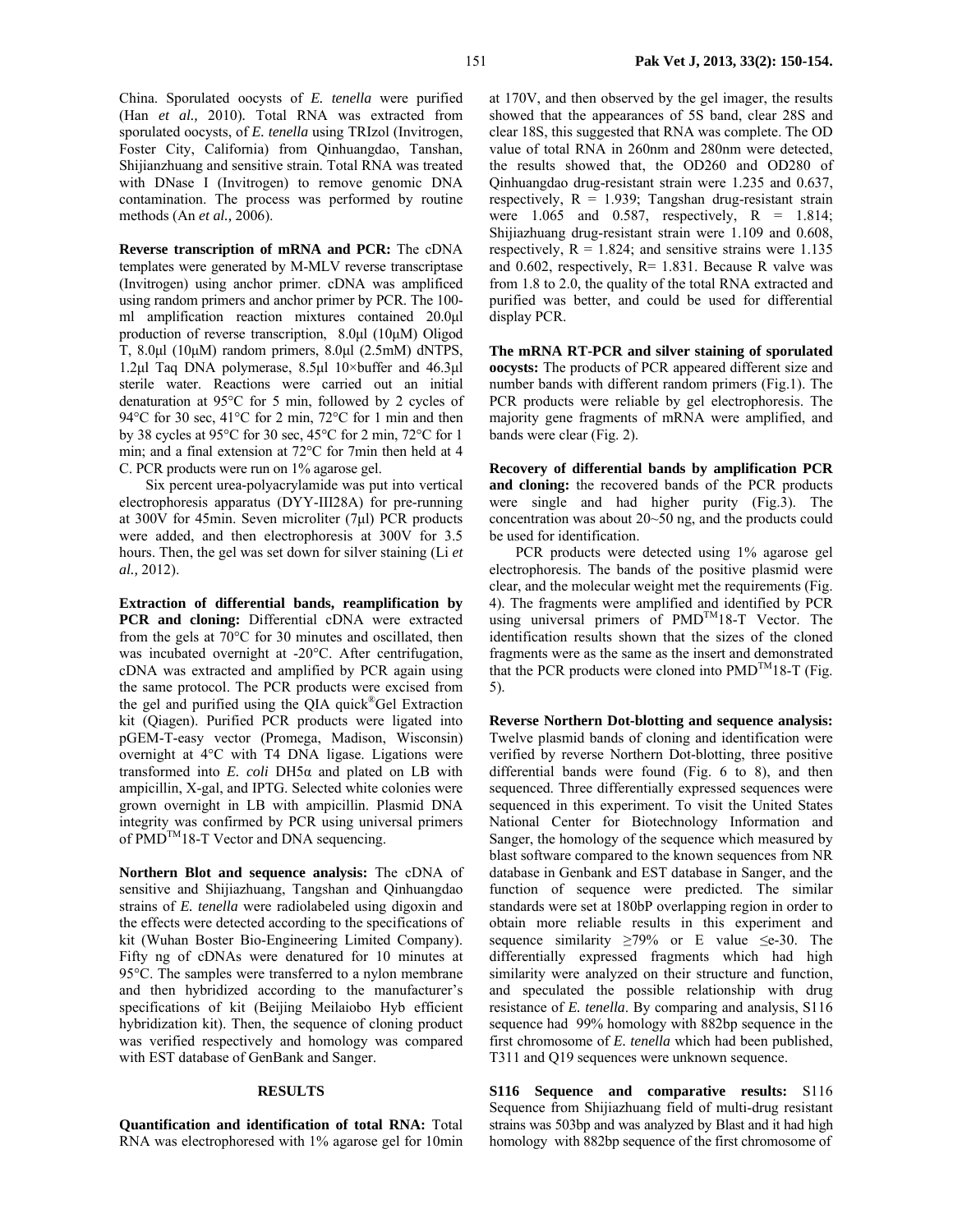

**Fig. 1:** The electrophoresis results after with anchor primers for reverse transcription, RT-PCR was carried out for mRNA using total RNA as a template; 4,8 . 600bp standard molecular weight marker; 1,2 . The products of Shijiazhuang strain by RT-PCR; 3. The products of sensitive strain by RT-PCR; 5. The products of Tangshan strain by RT-PCR.



**Fig. 2:** Differential display results of mRNA by silver staining; H. Differential fragments of sensitive strain of *E. tenella;* S. Differential fragments of Shijiazhuang strain of *E. tenella;* Q. Differential fragments of Qinhuangdao strain of *E. tenella;* T. Differential fragments of Tangshan strain of *E. tenella*;  $\rightarrow$  Arrows referred to the differential bands cut; No marked lanes were blank.



**Fig. 3**: The reamplifiction PCR products of differential bands; 5. DNA standard molecular weight (600, 500, 400, 300, 200, 100); 1-4, 6-8. S<sub>219</sub>,  $S_{29}$ ,  $Q_{13}$ ,  $S_{216}$ ,  $T_{311}$ ,  $Q_{19}$ ,  $Q_{15}$  bands by reamplifiction PCR.



**Fig. 4:** The recovery of recombinant plasmid; 1. Maker of 100-3000bp Ladder-k DNA molecular weight; 2-5. Recovered plasmid.



**Fig. 5:** Amplification and identification of the plasmid by PCR; 1,6. Maker of 600bp DNA molecular weight; 2-5, 7-9. Amplification and identification results by PCR.



**Fig. 6:** Verified results by Northern Dot-blotting; Black dots were the positive hybridization results of S116.



**Fig. 7:** Verified results by Northern Dot-blotting; Black dots were the positive hybridization results of T311.



**Fig. 8:** Verified results by Northern Dot-blotting; Black dots were the positive hybridization results of Q19.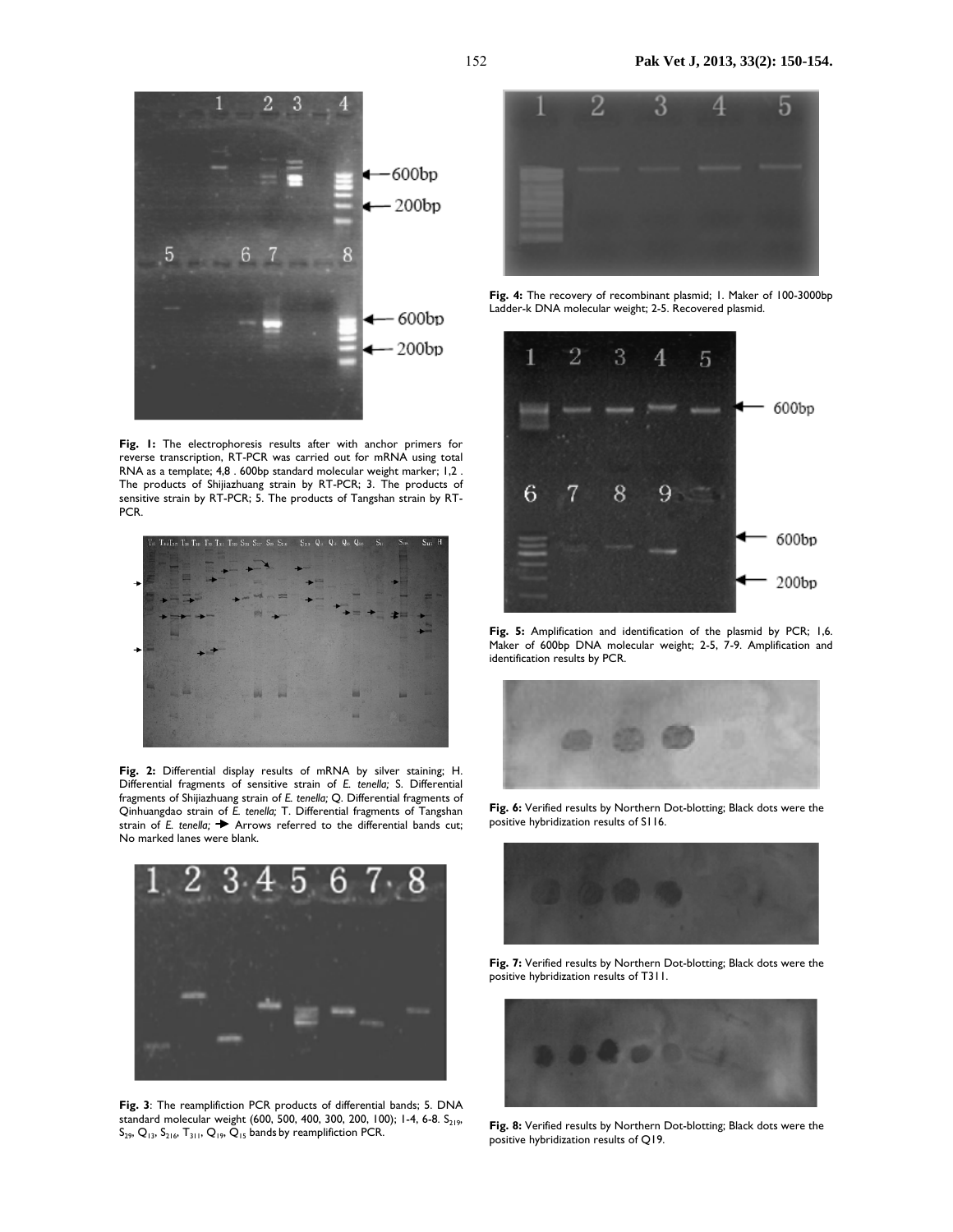*E. tenella*. The results showed that E=5.6e-106 and the value<e-30, the overlapping length of fragment was 500(Identities=497/500), Similarity of the two sequences was 99 and >79%. Thus, the protein was an unknown which may be related with the drug resistance of *E. tenella.* Sequence of S116 was:

**GCTACATTGG**GGAATGGCTGGCGGCCTGCGCTT TGCGCATGCACTGTTGGCACGCTTCAAAACCGCC CTCTAGAATTTTGTTCGCCTATTTGACTTCATGGA CAACTTTAGTAGCTTAGCCTATATGTCTTGGAGC CTCAGACGATCGCACTGACAGAGTTTCTGTTGTA GGGAAACGGTACACTAATTCTGAGCCTTTGTCTG CTTGCACACTCACCGTTTTCGTTACTACTTAGTTC TCTCTGCCGGCTGAAGGAACCTTGATGATGGTGC GGGGCAATCCATGCACAGCGTCAGCCCTTTCAGC CCCTCGCAATTGTTCCCGCAAGGTGCAGTTTGGT GACTCGGCTGCAGCTGCTGCTCGCGTTTATGTGG GGCGCTGTACGGCCTGCGGGTTAGAGCGCCTACT CTCAGCCCAGGCTGGAACCAAGAAACTACTTGAG GGCAGTGGCCTTCTCCACAACTCCGGCAAAGAGC AGAAACCTATATGTGCCAATGCAGCA

**Sequence of T311 and comparative results:** T311 sequence from Tangshan field of multi-drug resistant strains was 286bp and was analyzed by Blast, the results showed that  $E=3.4$ ,  $\geq e-30$ , the overlapping length of fragment was 22 (Identities=22/22), Similarity of the two sequences was determined to be 100 and >79%. E values didn't match the range and overlapping areas only 22 bases, much less than 179 base pairs, so the sequence was the new sequence and may have contact with the resistance of coccidia*.* Sequence of T311 was:

**TGGATTGGTC**GACGAATTTTCTGAGCTGAAACT CAAACCGCTGTAAGTGGTCATGAGCTACGTTAGT TCGAGCAAGCGCCTTGTCCTCTTCGCCGTTGATG AACAAAGAGGTGAGTTGTCCATATTCGACGACGA GAACAGACTGGTCGCCCGAGATGCCGGCAAGGG CCAGACTCTCATCGAACGCATCCTCGGGGAAATC GGTGAGGTCAGTATTGAGACCACGTTCAACGTAC AAACTGTGCCGTGCAGCGACACTTTCGCCGATCC CATTGGACCAATCCAA

**Sequence of Q19 and comparative results:** Q19 sequence from Qinhuangdao field of multi-drug resistant strains was 435bp, and was analyzed by Blast, the results showed that  $E=3.4$ ,  $\geq e-30$ , the overlapping length of fragment was 22 (Identities=22/22), Similarity of the two sequences was determined to be 100%, >79%. E values didn't match the range and overlapping areas only 22 bases, much less than 179 base pairs, so the sequence was the new sequence and may have contact with the resistance of coccidia*.* Sequence of Q19 was:

**GCTCATGGTC**GCCAAAGAAAACTTTGCGCATCA TTGCATATATGCCATGCATGCTATCGGTGCATGA TAGTGTAAAGGAGTTTCAATTTATGTACAGCGAA GCATGGTTCTGCATTAGCGTCTGTGTCTGCGATG GGTCGGCAATTTTCGTTGTCGGTGAAGTTGCATT ATCTGCAGGAAAAACGAACAGTGTTGAAATTTTT CAAGGCTATTTACAAGCCTTTAGCTCCACGCTTA TGTTTTGTTTGCTCATTTGAGGTGCCAAGAAAGC

#### AGAATGCCACAACAAGCCCCAATGCGTGGCAAC CATTCCATGTGGCTGAAAAATCGTATGCCCGCCG TTTTAGCCGTACGGTTCCCCTAATCAAGGTTACC ATTAGTGTGTTTAAAAACTGGACTAGACCATGAG CAATCTCTAGAGGTCCCCGGTACCGAGCT

#### **DISCUSSION**

Because of the overwhelming majority eukaryotic cell's mRNA with Poly  $(A+)$  tail, mRNA of total RNA is only transcribed, when primer Oligo (dT) pairs bond with total RNA. Han *et al.* (2010) reported that the detachment of mRNA demanded by purification column, but a part of mRNA was lost during through purification column each time, and increased the risk of decomposition. In this study, after total RNA of *E. tenella* were extracted, mRNA were transcripted reversely into cDNA using Oligo (dT) as primer by RT-PCR technology, and then proceeded PCR amplification for the aim genes, but the mRNA were not isolated and purified.

The DDRT-PCR technique is carried out with cDNA of mRNA reverse transcription of treatment and the control groups as template, using efficient PCR amplification. Through rational design and combination to 5' and 3' terminal primers, the differential expression fragments of cDNA between treatment group and control group could be identified. Mou *et al.* (1994) discovered that the primer with at least one G was better than that with one C, however, the primer with A or T as ends was inefficient. Thus, in this experiment, 3 anchor primers in 3' terminal, including Oligo(dT)12AG, Oligo(dT)12CG, Oligo(dT)12GG, and 20 random primers (10 bp length) in 5' terminal were used. With sensitive strain of *E. tenella* as a control, 10 differential bands were amplified randomly, the effect of reamplification PCR was ideal, and the response number was reduced. Consequently, the experimental processes were greatly simplified, and the efficiencies of reverse transcription and the amplification were improved.

At present, the differential display is used more widely, in which denature polyacrylamide gel has the ability to distinguish 50~100 differential band (Han *et al.,* 2006; An *et al.,* 2006). Han *et al.* (2010) reported that the differential gene screening by the silver-staining mRNA differential display is a rapid, simple, low cost and very effective technique. Thus, in this test, denature polyacrylamide gel was used to avoid the shortcomings or defects of non-denaturing polyacrylamide gel and agarose gel. The differential bands were displayed by silver staining and had shown successful results.

In order to avoid false positive bands of differential display, the mRNA differential display bands by silver staining were cloned into vector and identified, and then verified by reverse northern dot-blotting (Hao *et al.,* 2002). In this test, one cDNA differentially expressed fragment of Shijiazhuang resistant strain of *E. tenella* was screened and might be related with the drug resistance of *E. tenella* by preliminary identification.

Three differentially expressed sequences were sequenced in this experiment. Visiting to the United States National Center for Biotechnology Information and Sanger, the homology of the S116, T311and Q19 were compared to the known sequences from NR database in